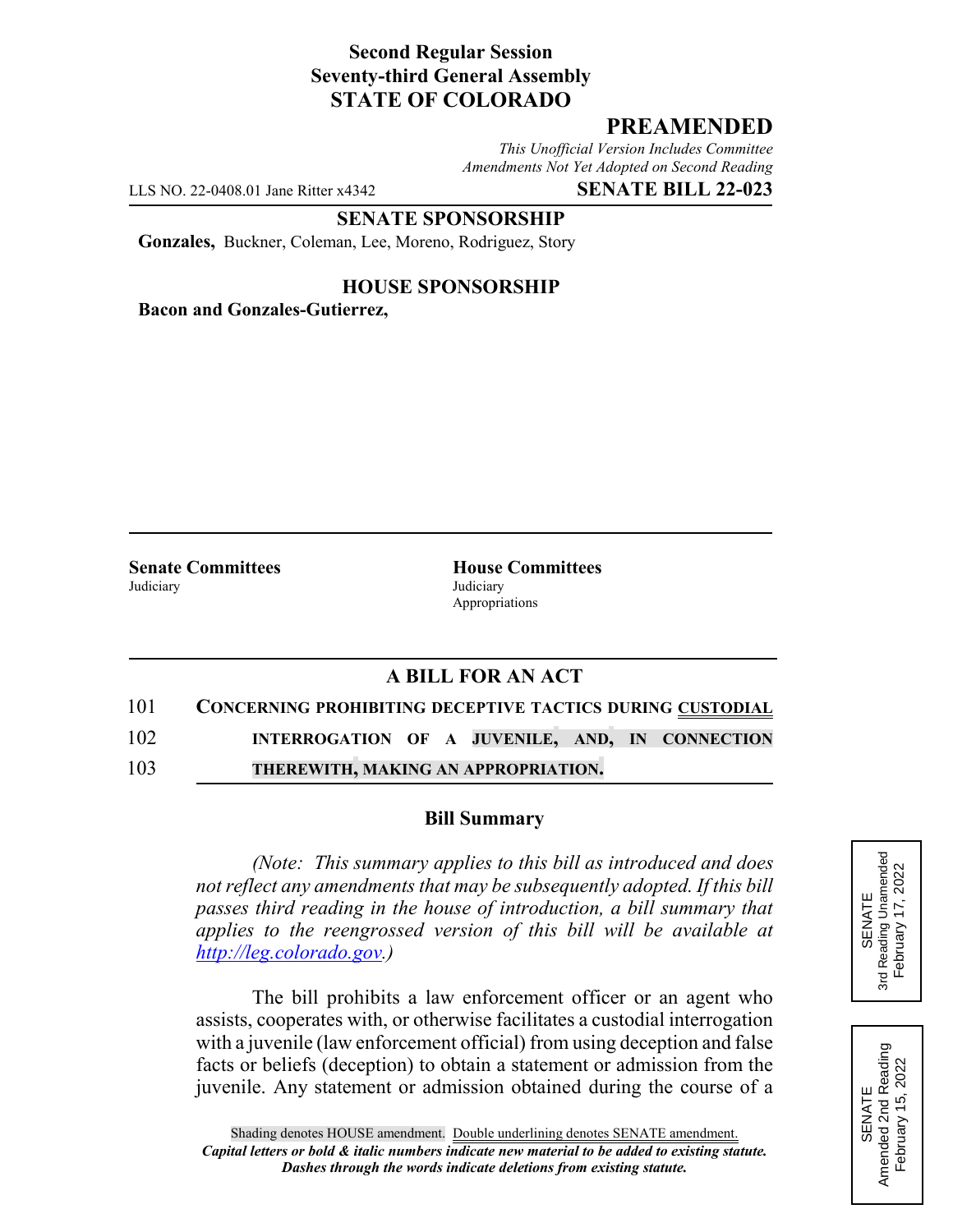juvenile custodial interrogation in which a law enforcement official knowingly uses deception is presumptively inadmissible against the juvenile in an evidentiary hearing unless the prosecution proves by clear and convincing evidence that the statement or admission was made voluntarily.

The bill requires law enforcement officials to electronically record all juvenile custodial interrogations.

*Be it enacted by the General Assembly of the State of Colorado:*

 **SECTION 1.** In Colorado Revised Statutes, 19-2.5-203, **add** (8) as follows:

 **19-2.5-203. Statements - definitions.** (8) (a) A STATEMENT OR 5 ADMISSION OF A JUVENILE \_\_\_ MADE AS A RESULT OF THE JUVENILE'S CUSTODIAL INTERROGATION BY A LAW ENFORCEMENT OFFICIAL OR AGENT IS PRESUMPTIVELY INADMISSIBLE AGAINST THE JUVENILE AT ANY SUBSEQUENT JUDICIAL PROCEEDING IF THE LAW ENFORCEMENT OFFICIAL OR AGENT KNOWINGLY USES DECEPTION PRIOR TO OR DURING THE CUSTODIAL INTERROGATION, UNLESS THE PROSECUTION ESTABLISHES AT 11 AN EVIDENTIARY HEARING PRIOR TO TRIAL, BY A PREPONDERANCE OF THE EVIDENCE AND BASED ON THE TOTALITY OF THE CIRCUMSTANCES, THAT THE STATEMENT OR ADMISSION WAS MADE VOLUNTARILY DESPITE THE DECEPTION. IN ASSESSING THE TOTALITY OF THE CIRCUMSTANCES, THE COURT SHALL CONSIDER ALL EVIDENCE PRESENTED CONCERNING THE VULNERABILITY OF THE JUVENILE TO ANY DECEPTION USED DURING THE CUSTODIAL INTERROGATION.

 (b) A LAW ENFORCEMENT OFFICIAL OR AGENT SHALL 19 ELECTRONICALLY RECORD ALL JUVENILE CUSTODIAL INTERROGATIONS PURSUANT TO SECTION 16-3-601 WITHOUT REGARD TO THE NATURE OF THE OFFENSE THAT THE LAW ENFORCEMENT OFFICIAL OR AGENT REASONABLY BELIEVES IS BEING INVESTIGATED.

-2- 023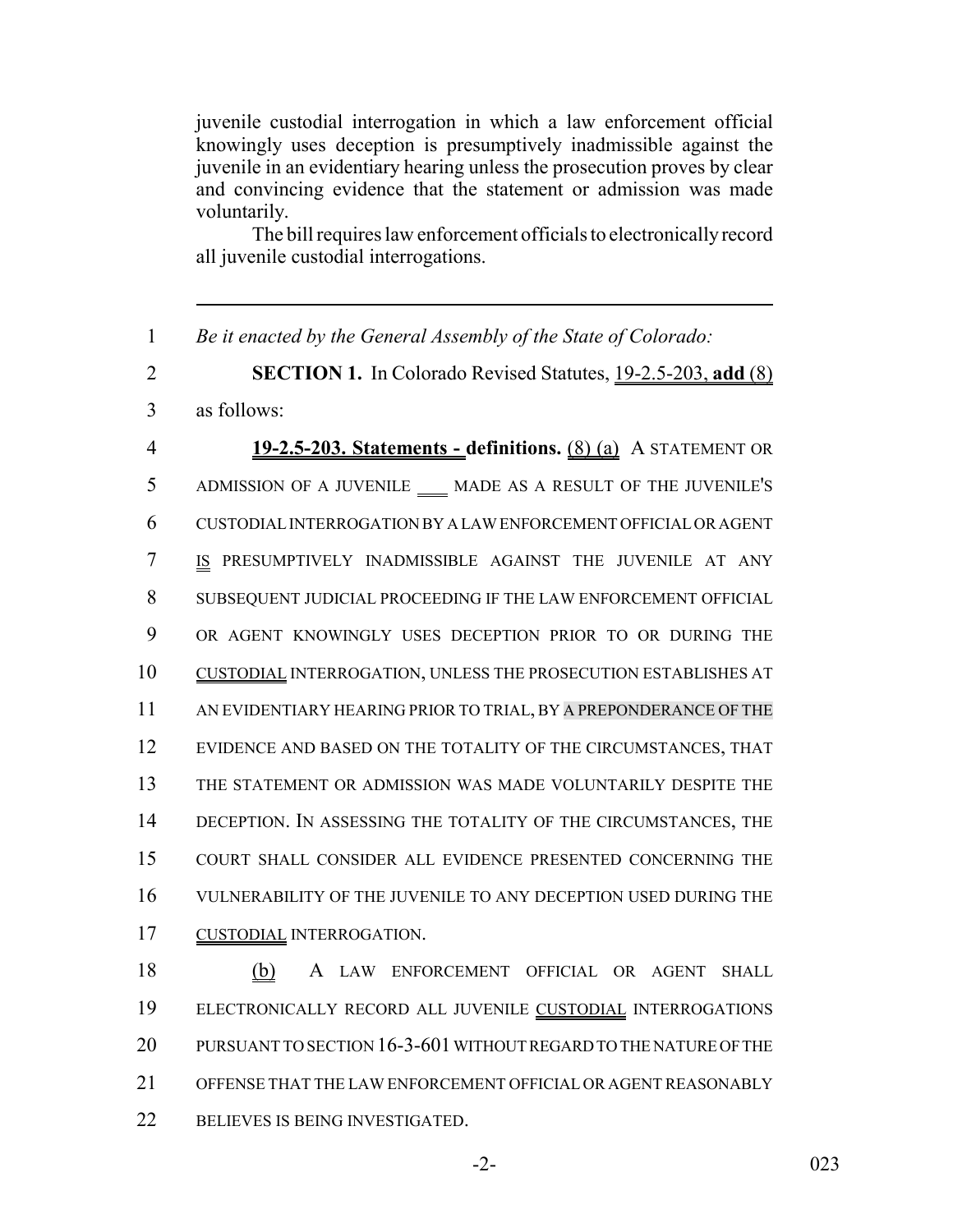| $\mathbf{1}$   | (c) As USED IN THIS SUBSECTION $(8)$ :                             |
|----------------|--------------------------------------------------------------------|
| $\overline{2}$ | "AGENT" MEANS A PERSON WHO SPEAKS DURING THE                       |
| 3              | CUSTODIAL INTERROGATION OF THE JUVENILE.                           |
| $\overline{4}$ | (II) "DECEPTION" MEANS TO KNOWINGLY COMMUNICATE ONE OR             |
| 5              | MORE FALSE FACTS OR BELIEFS TO A JUVENILE WHO IS THE SUBJECT OF A  |
| 6              | CUSTODIAL INTERROGATION. A FALSE FACT OR BELIEF MAY INCLUDE BUT    |
| 7              | IS NOT LIMITED TO STATEMENTS REGARDING EVIDENCE OR UNAUTHORIZED    |
| 8              | STATEMENTS REGARDING POTENTIAL LENIENCY BY A LAW ENFORCEMENT       |
| 9              | OFFICIAL, PROSECUTOR, JUDGE, JUROR, OR ANY OTHER JUVENILE OFFICER. |
| 10             | <b>SECTION 2.</b> In Colorado Revised Statutes, 24-31-303, add     |
| 11             | $(1)(u)$ as follows:                                               |
| 12             | 24-31-303. Duties - powers of the P.O.S.T. board - definition.     |
| 13             | (1) The P.O.S.T. board has the following duties:                   |
| 14             | (u) TO DEVELOP A LIVE VIRTUAL TRAINING PROGRAM FOR PEACE           |
| 15             | OFFICERS ON THE IMPLEMENTATION OF SECTION 19-2.5-203 (8) TO ENSURE |
| 16             | A UNIFORM ENFORCEMENT OF THE LAW. THE STATE SHALL PROVIDE THIS     |
| 17             | TRAINING ON AT LEAST TEN DIFFERENT DATES PRIOR TO FEBRUARY 28,     |
| 18             | 2023. THE STATE SHALL COVER ANY REASONABLE DIRECT LOCAL LAW        |
| 19             | ENFORCEMENT AGENCY COSTS ASSOCIATED WITH THE TRAINING.             |
| 20             | NOTWITHSTANDING SECTION 24-31-310(3), THE GENERAL ASSEMBLY MAY     |
| 21             | APPROPRIATE MONEY FROM THE GENERAL FUND TO CARRY OUT THE           |
| 22             | PURPOSES OF THIS SUBSECTION (1)(u). THE TRAINING MUST INCLUDE, AT  |
| 23             | A MINIMUM, EDUCATION FOR PEACE OFFICERS ON:                        |
| 24             | UNDERSTANDING JUVENILE DEVELOPMENT AND CULTURE AND                 |
| 25             | CUSTODIAL INTERROGATIONS OF JUVENILES;<br><b>ITS IMPACT ON</b>     |
| 26             | INTERPRETING JUVENILE BEHAVIOR DURING A CUSTODIAL                  |
| 27             | <b>INTERROGATION;</b>                                              |